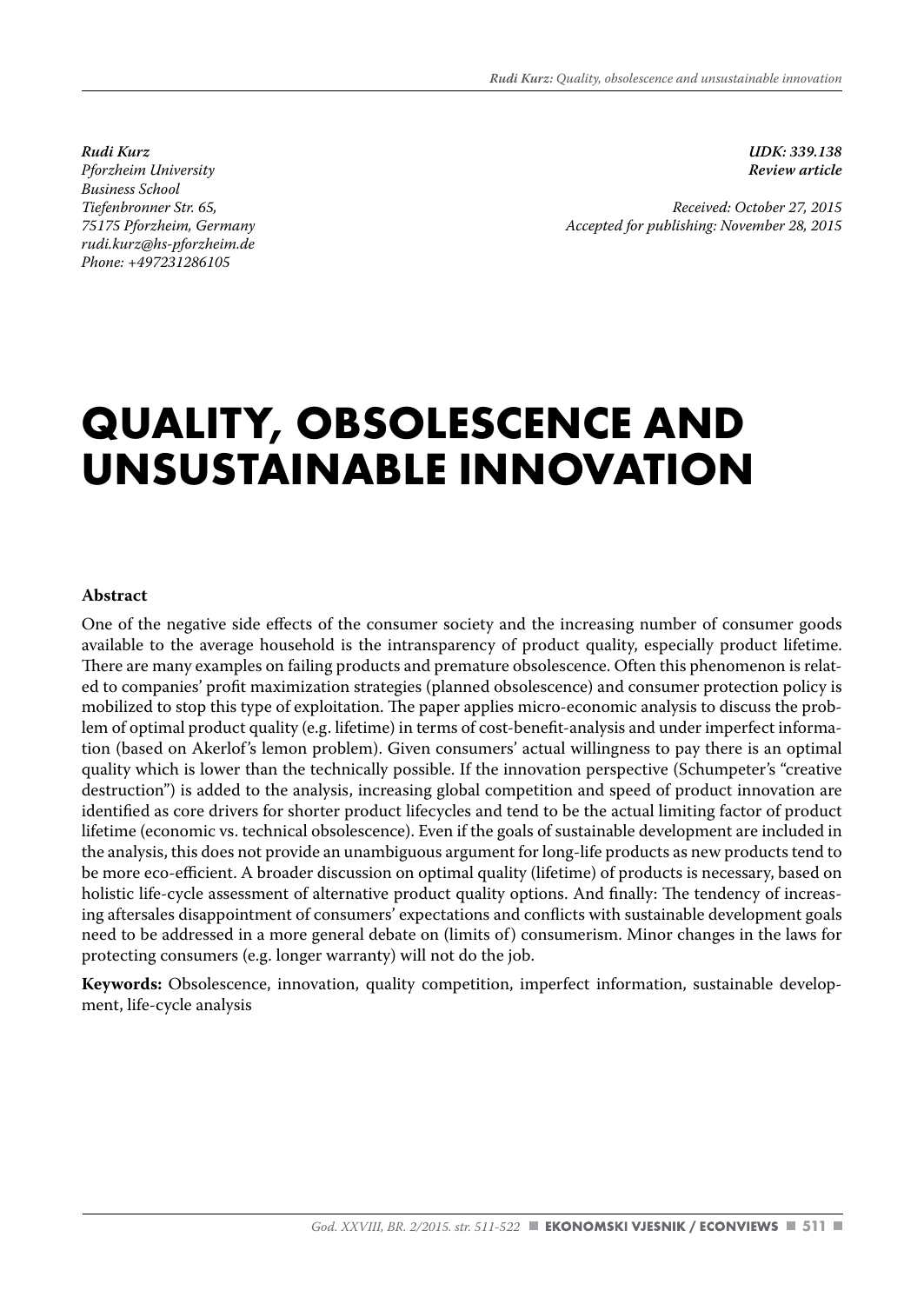#### *1. Introduction: Problem, State of the Art and Method*

One of the negative side effects of the consumer society and the increasing number of consumer goods available to private households is the intransparency of product quality, especially product lifetime. There are many examples (anecdotal evidence) of failing products and premature obsolescence, including electric toothbrushes, washing machines and printers. Often this phenomenon is related to companies' profit maximization strategies (planned obsolescence) and consumer protection policy is mobilized to stop this type of exploitation. It seems to bother more and more consumers and tends to become an obstacle for consumerism. Nobody wants to be fooled permanently or wants to invest significant chunks of lifetime for investigating producers' quality promises. In some contrast to popular media contributions and publications (Schridde, 2014, Slade, 2006) there are only few empirical studies and hard facts which prove the significance of premature obsolescence (Prakash et al., 2015). We do not strive to provide any empirical evidence but take the phenomenon as given.

In a more formal way we can formulate the problem of premature obsolescence, i.e. (too) short technical product lifetime T as follows:

- (1) T < technically possible
- (2) T < customers' expectations
- (3) T < "sustainable" (long-life products which would avoid resource consumption)
- (4) τ < T actual economic lifetime τ is even shorter than the technical lifetime.

In the economic theory we are used to focusing on price and quantity, implicitly assuming a given quality. In the standard microeconomic textbook by Varian (2014: 738-741) we find only four pages on quality, referring to Akerlof's (1970) used car market model and adding another one (on umbrellas) which includes companies' optimal production decision and determines an "equilibrium quality". However, no efforts are made to further specify (good) quality, e.g. the lifetime of a car or an umbrella1 . Different from this mainstream is Schumpeter (1911) who did not focus on (minor) differences in quality but on (major) discontinuous changes. These innovations "do not as a rule take place in such a way that first wants arise spontaneously in consumers and then the productive apparatus swings round through their pressure." "It is the producer who as a rule initiates economic change, and consumers are educated by him if necessary; they are … taught to want new things, or things which differ … from those which they have been in habit of using" (Schumpeter 1911: 65). While in Schumpeter's analysis producers define products (including quality) and consumers' needs and tastes are "given", there is another strand of literature which critically analyses this side of the market (Veblen, 1899; Scitovsky, 1976) – but did not enter mainstream economics. No attempts have been made so far to integrate these perspectives and to relate them to the more recent debate on sustainable development.

In this paper we transfer and apply the available theoretical components to investigate some economic aspects of product quality focusing on product lifetime and durability. What could economics contribute to explaining the (perceived) discrepancy between consumers' expectations on quality (durability, lifetime) and the actual, unsatisfactory quality which is delivered by industry? In our analysis we first apply basic microeconomics to discuss the problem of optimal product quality (e.g. lifetime) in terms of cost-benefit-analysis. We then analyse the implications of imperfect asymmetric information - based on Akerlof's lemon problem. In the next analytical step we add the innovation perspective (Schumpeter's "creative destruction") to the analysis and accelerated product innovation is identified as core driver of shorter product lifecycles (economic vs. technical obsolescence). We then ask how sustainable development goals influence quality decisions. Does this normative context support highquality, long-life products and thus also contribute to overcome consumers' frustration?

Based on these aspects of theoretical analysis we ask what role government could play in addressing the premature obsolescence problem, especially whether forms of regulation would be justified. We end by considering some perspectives and probable limitations for (product) innovation and accelerated "fashions" – given the challenges of sustainable development. This raises primarily questions for the individual consumer and his sophisticated consumption patterns. But it might also have some implications for industry and new dimensions for the consumer protection policy.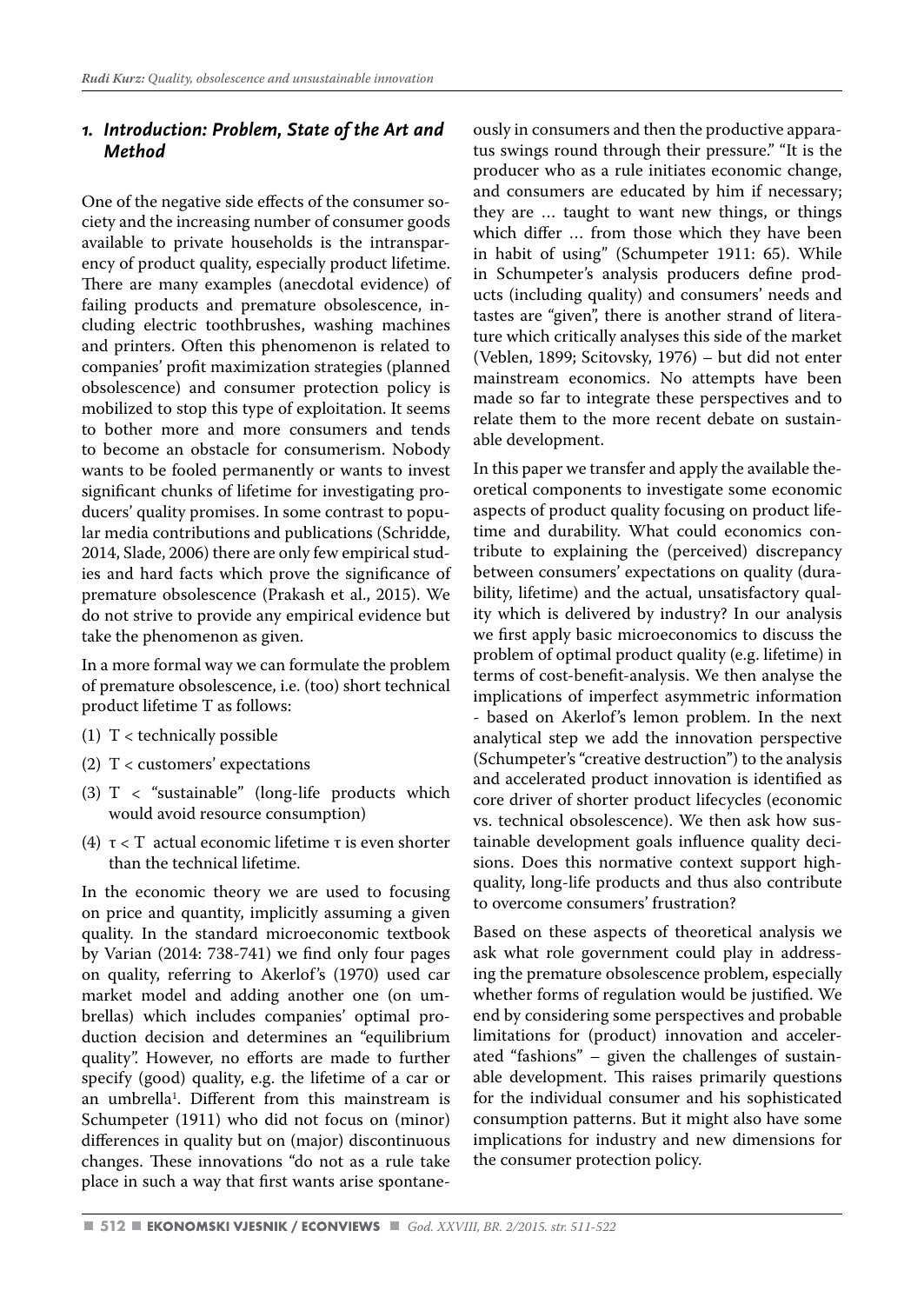#### *2. Optimal Product Lifetime*

Higher product quality is related with higher costs. With the degree of perfection (reliability, durability, long-life) costs normally even tend to increase disproportionally, i.e. we face increasing marginal cost. On the other hand, consumers' benefit of an additional increase in quality will decrease the more "perfect" a product already is (declining marginal benefit). If this well-known argumentation holds<sup>2</sup>, we face the following optimization situation:

#### *Figure 1 Optimal Quality*



#### *Source: Author*

It is then possible to determine an optimal level of quality – given production cost (technology) and consumer preferences or willingness to pay. It is clear that this economic optimum is not using the maximum of the technological potential. Companies should produce only the quality which is covered by consumers' willingness to pay. If quality is persistently lower than optimal (e.g. as a consequence of monopoly power), society suffers a welfare loss as illustrated in Figure 1. A higher level of quality (i.e. marginal cost > marginal benefit) would also reduce economic efficiency (welfare).

The interesting point now is whether markets will converge towards such equilibrium – or if rather a "benevolent dictator" is needed. For companies it could be attractive to offer lower quality (shorter lifetime) as this would c.p. (ceteris paribus) reduce their costs and increase revenues. However, this will work only if and as long as consumers' are imperfectly informed.

To sum up: In an efficient (welfare maximizing) economy there is an optimal quality (life-time) which is lower than the technically possible. This optimum can be perceived as (too) "low", however it reflects consumers' (insufficient) willingness to pay for high(er) quality. Everybody would like to have high quality – but only few are willing to pay for it. Quality to some extent has public good character – and might be considered for government regulation. The (popular) goal is consumer protection, e.g. from low-quality, failing, dangerous products. The government could define a minimum standard, ruling out the extreme low quality options. The next level of discussion is then this: Who is going to pay? Can industry be forced (lower profits) or is paying up to the consumer? Both could form a coalition – and succeed in shifting the burden on the tax payer (the government subsidizes the quality standard).

## *3. Imperfect Information and Market Failure*

With perfect information (or low search cost) market prices would adapt so that they would reflect differences in quality offered by companies. Consumers decide according to their individual preferences on quality-price-combinations. Companies will decide on the market segment they want to serve. Combinations "low price – low quality" as well as "high price – high quality" could be profitable and survive in the market.

With imperfect information there will be a systematic difference between the knowledge of companies and of consumers (asymmetric information) – and companies can exploit their knowledge advantage. Akerlof (1970) was the first who analyzed the economic consequences of asymmetric information. In his simplified model of the used car market he assumed that there are only two different qualities: good cars and bad cars (= lemons). With perfect information two market segments would emerge. However, if potential buyers are unable to identify good quality, lemon owners will take advantage of this and pretend high quality. Akerlof shows that as a consequence of imperfect quality information of buyers the market for good quality will collapse. Imperfectly informed buyers are not willing to pay the adequate price for high quality. The market will be dominated by over-priced bad cars. However, there are solutions to this market failure: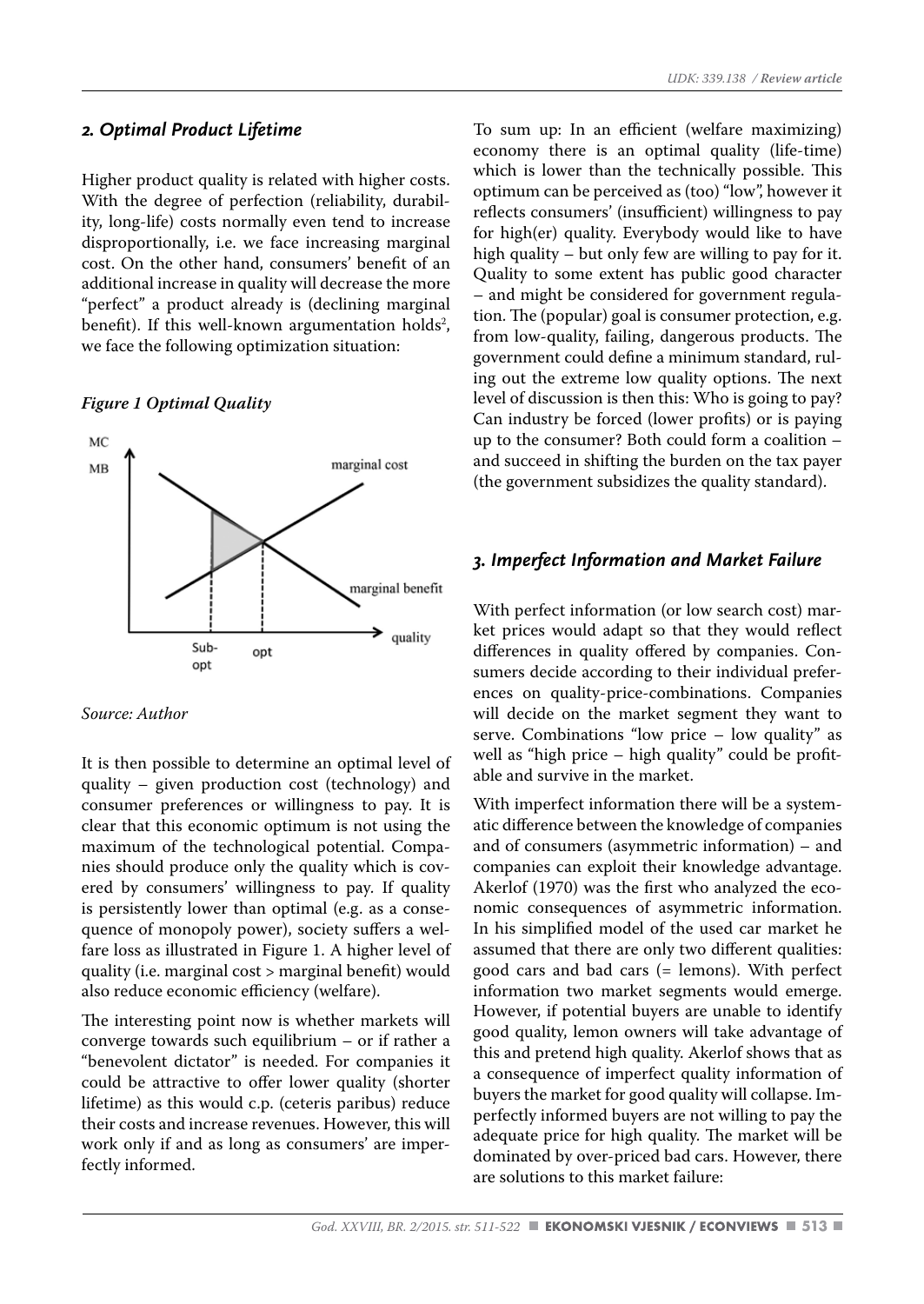- Sellers of good quality cars invest in quality information, e.g. a certificate from an independent expert (signaling).
- Buyers could increase their search efforts and compensate their ignorance e.g. by hiring an expert (screening).

So it is possible to overcome the market failure without government intervention. However, it is costly for market participants (transaction cost). Government regulation could be less costly, e.g. if a minimum of quality information is obligatory. Therefore, the decision about the optimal institutional design has to include the government option. With this option however comes the next problem: the regulator will always be a target of vested interests (capturing) and hence efficient solutions are hard to implement.

#### *4. Innovation and Obsolescence*

As Schumpeter (1911) already pointed out, the core process of economic development is innovation<sup>3</sup>: new products displace old solutions in a process of "creative destruction". This process is not a zero sum game but creates as a by-product economic growth and wealth. Without innovation the economy would stagnate (stationary state). In global competition, nations – especially nations with high (labor and environmental) costs - can prosper only if they are superior in innovation. Competition is the driver of innovation. In a competitive world, companies and nations either innovate or decline. They don't have the option not to participate in the innovation race.<sup>4</sup> All government policy must focus on innovation, eliminate barriers to innovation and provide incentives for innovation. This includes tax policy as well as energy and education. It also includes environmental and resource policy which could be a barrier to innovation.

Obsolescence is just the other side of the innovation coin. New products "destroy" the old ones which are outperformed. And although they have no technical defect, they will be replaced by the new ones. The more innovative (and wealthy) an economy becomes, the more economic obsolescence accelerates.

Companies are drivers of the system and are driven by the system. They have to invest and to plan innovation activity carefully. Once a traditional "cash cow" gets old and revenues stagnate, a new ("innovative") product has to be ready for replacing it. However, the new product should not come too early as it would cannibalize the old one. So companies are interested in planning product lifetime. However, they are not in control. In a competitive system it is not the individual company which is defining the speed of the innovation process. It is only one player and might be forced to accelerate by fast competitors.5

Consumer protection policy and institutions have an important role to play in this system. It is a regulative framework that supports the disciplining function of competition and government regulation and thus increases the acceptance of accelerated innovation. It helps to eliminate the worst company practices which promise innovation but in fact take advantage of consumers' ignorance. Consumer protection policy so far does not address the basic question of the acceleration spiral: if consumers' wishes and desires get inspired by product innovation, they need more income and they have to work more and harder. Life dominated by work stimulates compensating consumption (shopping adventure, resorts, holidays, alcohol etc.). In this spiral (rat race), life satisfaction (happiness) is no longer increasing – although income increases.6

In sum, with the systemic tendency of accelerating innovation and shorter product life-cycles T is more or less irrelevant. Given the immanent longterm fall of τ it would only be rational that T also declines, in order to avoid economic inefficiency. Why construct devices (e.g. mobile phones) for a lifetime of ten years if they are actually used for only three years and then replaced by a more sophisticated new model? If the actual limitation is τ, the question is how to influence this factor. Is it just the human desire for change, improvement, new experience? What is the consumer's role in the innovation race – driver or driven? Could this role change and change the system's dynamics? These questions are part of an increasing sufficiency discussion (Skidelsky, Skidelsky, 2012).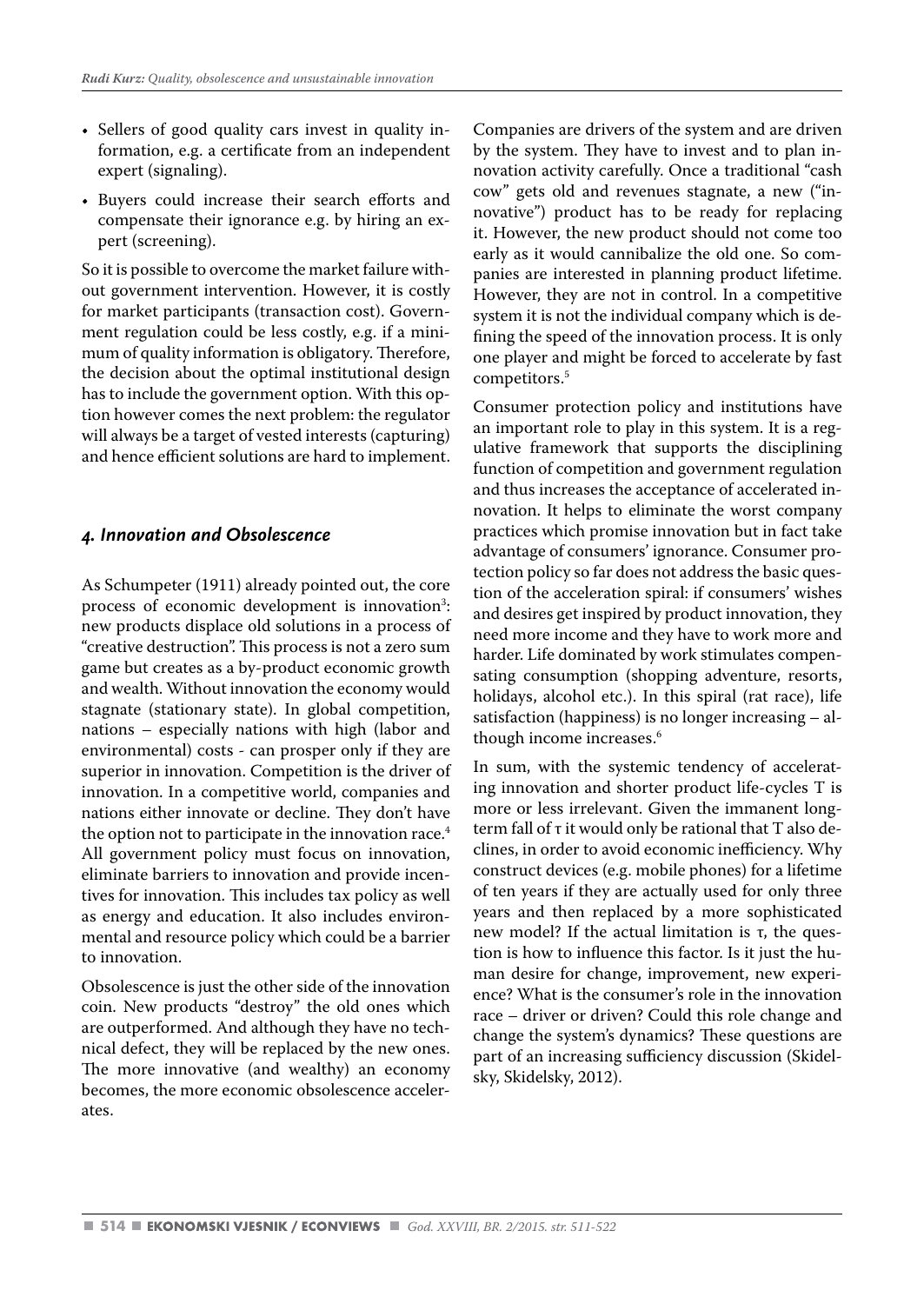#### *5. Macroeconomic Aspects: Obsolescence, Economic Crisis and Growth*

Accelerated obsolescence has been discussed already during the world economic crisis in the 1930's as one option to stimulate demand: if consumers could be convinced to replace old products by new ones, demand, production and employment would increase – the Keynesian multiplier effect is started. This idea was rediscovered during the economic crisis 2008/09 when in many countries (e.g. Germany, France, US) government subsidies for scraping old cars and replacing them by new cars were implemented (Abwrackprämie, cash-for-clunkers, car scraping bonus). These programs intended to stimulate the automobile industry (OEMs) as well as the many (SME) suppliers. As an additional benefit the argument was that the new cars are more fuel-efficient than the old ones (i.e. less greenhouse gas emissions) and hence contribute to sustainable development.

The economic stimulus effect works – at least temporarily. To start the multiplier this is sufficient even if a period of weak demand in the automobile industry follows. But this specific form of stimulating the economy in a crisis seems to be very cost inefficient (for the US see Gayer, Parker, 2013). Moreover, stimulating consumption could support a reduction of the saving rate – and thus have a negative effect on long-term economic growth.

A positive net effect for the environmental effect is difficult to prove. Many of the cars that have been scrapped did not have technical problems and could have been used longer. The consequence of this government-induced obsolescence was the increasing production of new cars with an increase of material (natural resource) consumption and increased negative side-effects on all dimensions of sustainable development. Therefore, the lower fuelconsumption of a new car has to be compared to these negative effects. If the balance is negative, the short-term stimulus is on the cost of future generations. But this is in the Keynesian tradition: "In the long run we are all dead".

### *6. Sustainable Development (SD) and Product Lifetime*

Premature obsolescence contributes to increasing resource consumption, waste and pollution. Therefore it is contradicting the fundamental and vital goals of sustainable development (SD) which have been formulated in global conventions (e.g. on climate and biodiversity), national sustainable development strategies (e.g. in German Federal Government 2012), regional and local sustainability agendas (see e.g. New York, http://www.nyc.gov/ html/planyc/html/sustainability). The first question which has to be analyzed in more detail is how this significant shift in the political goal system is linked with product lifetime. If more durable products could in fact contribute to sustainable development, the next question is whether the market process will work and solve this problem or whether government policy is needed. As "sustainable development" is a very wide and often vaguely used term, it is necessary to provide a general definition first.

Sustainable development is development "which meets the needs of the present without compromising the ability of future generations to meet their own needs." (Brundtland Commission, 1987). It includes environmental, social and economic dimensions. The most comprehensive set of relevant goals and targets has now been adopted by the General Assembly of the United Nations: the Sustainable Development Goals (SDG). The environmental dimension has two core elements: Climate protection (2° target) and biodiversity. Climate protection requires a significant reduction of greenhouse gas emissions (GHGE) over the next decades. Germany is committed to reduce GHGE 80-95 percent by 2050 (compared to 1990). The protection of global biodiversity requires the protection of eco-systems and hence the change of land-use patterns. In the German national sustainability strategy the goal is to reduce land consumption to 30 ha per day by 2020 (see German Federal Government 2012).

Such limitations of factor input could be a barrier to economic growth. Output can continue to grow only if "delinking" (decoupling) is successful, i.e. GHGE per unit of GDP have to decline continuously (eco-efficiency revolution). Old, inefficient products and processes have to be replaced by more eco-efficient – from refrigerators to cars and buildings. The government can support this with incen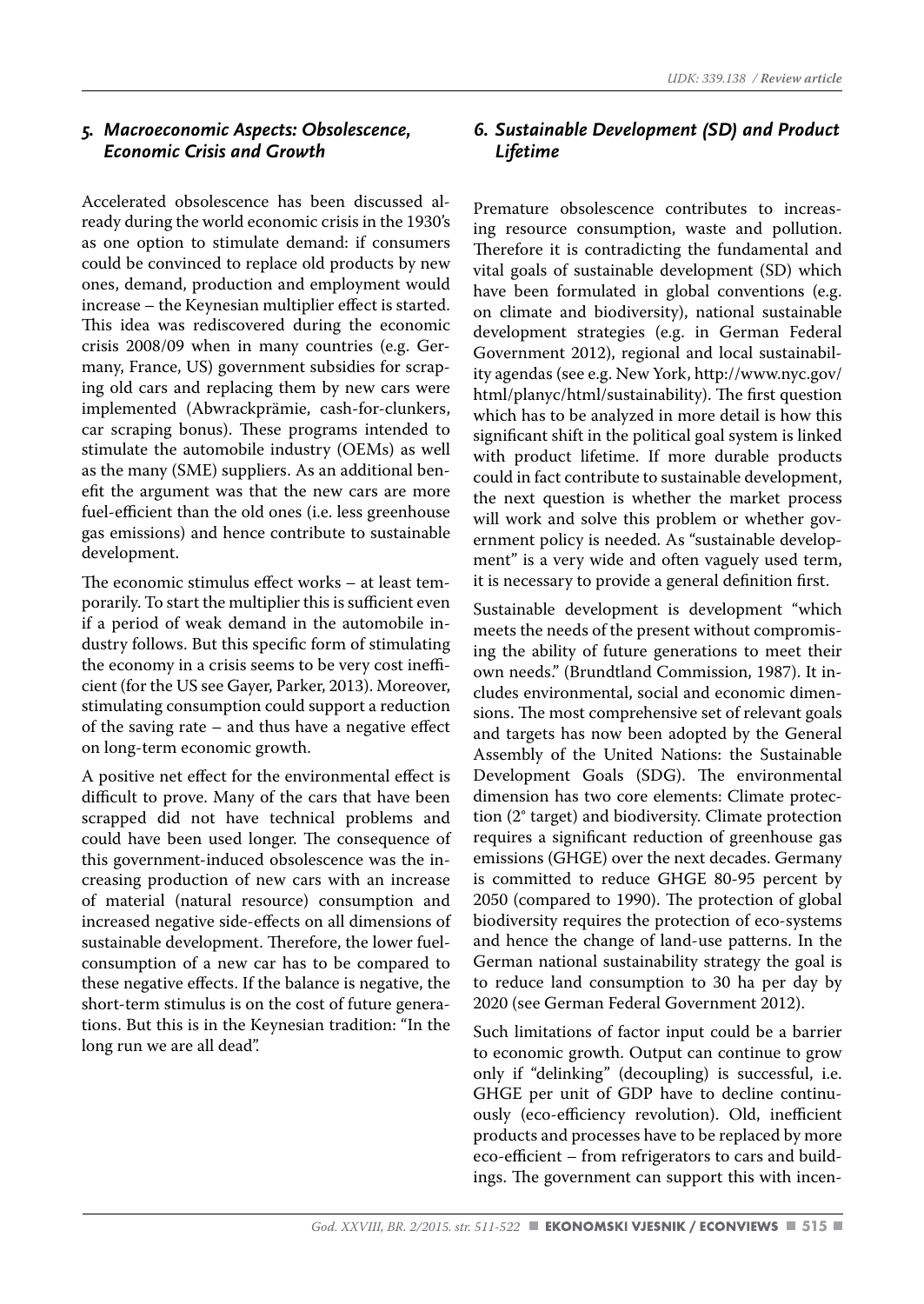tives and subsidies, e.g. cash for clunkers or privileges for electric cars to "modernize" the car fleet and delink mobility from climate protection. If the eco-efficiency revolution is successful (not compensated by rebound effects), technology in fact takes care of the problem and consumers don't have to revise their consumption patterns (e.g. mobility).

Related to product lifetime the first question now is how product lifetime is affecting core goals of Sustainable Development like GHGE or land consumption. There are various approaches for measuring the effects of a product throughout the life-cycle (life-cycle assessment LCA). However, this analysis is costly and not available for many products so far. Therefore, it is in fact not yet of practical relevance and influence in consumers' decision making. An alternative would be "correct" prices, i.e. prices which also reflect environmental cost. However, this is not working because internalization of external effects is very hard to implement in the political process.

A general result of LCA is that new products tend to be more eco-efficient and therefore are superior to the old ones. However, every new product requires additional resource input for production. It is therefore always an optimization question: What is the optimal lifetime of a product?7 Even in a SD context a shorter lifetime is not per se negative.

The tendency of declining product life-cycles could be compatible with SD under two conditions:

- Old products are reused or recycled with increasing efficiency. In a circular economy with zero waste, old products are just the resources for producing the new ones (cradle to cradle idea).
- To organize such a process and to drive the circular economy, it needs (more) energy and land. The energy has to be climate neutral, i.e. from renewable resources. In a SD strategy no additional land is available (as biodiversity needs eco-systems) for a circular economy.

The conditions of such a vision will not be fulfilled in the near future. Therefore the accelerating product innovation in fact creates "unsustainable innovation".8 It is a good general diagnosis that the declining lifetime is contradicting SD – and mechanisms to reduce or revise this tendency should be implemented. Based on a broad social consensus on SD such mechanisms could be changes in consumers' behavior (demand for "sustainable" products) and/or changes in the business sector (corporate

social responsibility). If the private sector is unlikely to bring about the necessary change processes, we have to analyze government options.

If we focus on the role of consumers, the crucial question is whether there is an additional willingness to pay for more sustainable products or if it could be stimulated. In fact there is some empirical evidence for higher willingness to pay for sustainable products (especially related to nutrition and health) but only small segments of the market and small consumer groups are affected (e.g. LOHAS). For mass markets purchasing price remains the dominant decision making criterium; more enlightened consumers rely on "total cost of ownership", including cost in the operation period e.g. of a refrigerator. Social cost play no significant role. Freeriders learn to live with "cognitive dissonance". Only if prices included social cost, i.e. if resource-intensive short-time products became more expensive, consumers would react. However, this could have negative distributional consequences (energy poverty, mobility poverty etc.).

Would companies change quality decisions if more reliable information on product sustainability were available? Many companies are committed to SD and emphasize Corporate Social Responsibility (CSR). Companies respond it they find consumer groups with a higher willingness to pay for high-quality (long-life) products. They also react if investors and capital markets want to see a broader understanding of risk management including e.g. environmental and resource scarcity aspects. A more pro-active role beyond this is unrealistic and so far the domain of some pioneers (often family-owned companies) with limited success in niche markets. In sum, we cannot expect that the business sector will be the driver for a more sustainable social product portfolio. Changes in the regulatory framework are necessary to make repair-friendly products, recycling, "cradle-to-cradle" (design thinking) a more profitable option.<sup>9</sup>

In sum, it is not realistic to expect that market players – either consumers or companies – will voluntarily support a longer product lifetime.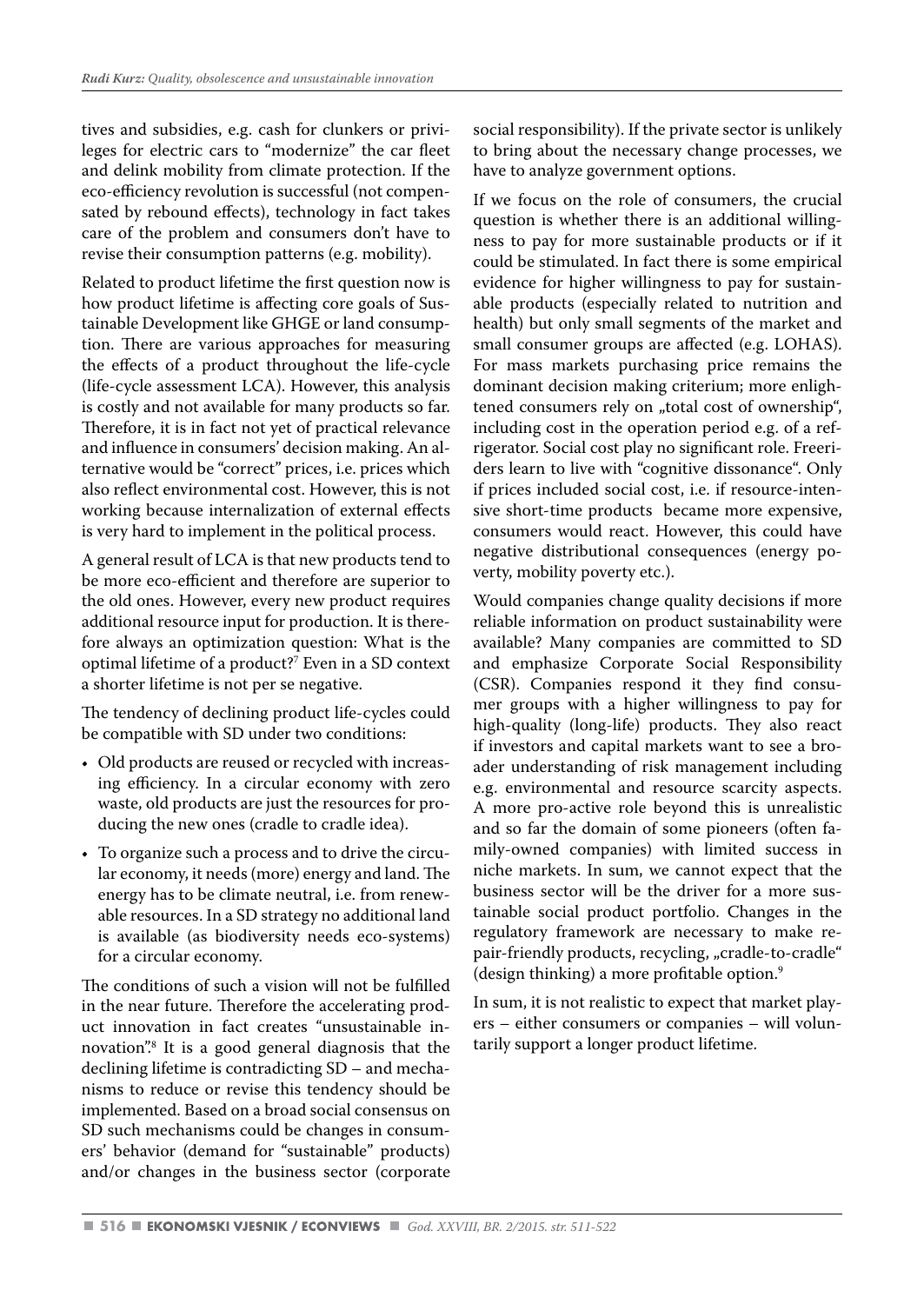## *7. Conclusions and Perspectives, Gaps and Further Research*

Before we discuss in the final step of our analysis the role of government policy in the context of product quality, product lifetime and sustainable products, it has to be reemphasized that there is a lack of empirical evidence. So the dimension of the damage (costs) of premature obsolescence for consumers and society is not clear. Only if it is significant, government activity – which also causes costs and damages – can be justified.

Moreover, we have seen that optimal product lifetime should always be shorter than technically possible – to avoid over-engineering which also is a waste of economic resources. In many cases, consumers don't need the most sophisticated product (e.g. drill hammer) and the low-quality option corresponds with their actual needs. For SD reasons government could make this option less attractive or even forbid it – causing problems for low-income consumers.

The core problem, however, is asymmetric information. It is not possible to eliminate this problem completely as producers will always have an advantage and know the quality of their products better than any outsider. Asymmetric info could cause market failure (market power) and hence justify government intervention. This could address companies as well as consumers:

- To increase consumers' information level, independent institutions could be created and subsidized to test products, create quality labels etc. This reduces consumers' information cost but leaves the decision on (high) quality to them. Basically, this is not paternalistic, not intervening in the consumers' preference structure but supporting more "enlightened" decision making.
- Beyond this traditional type of consumer (protection) policy, there are extended options which could apply some of the insights of Behavioral Economics: if decision making would be reframed and include total cost of ownership, a high-quality product might be more expensive today, however, if operating costs are included it might be less costly over time. People tend to underestimate future (dis)advantages systematically (procrastination) – and therefore tend to buy the low-priced product. In order to support the high quality product the government could e.g. offer subsidized loans.

Government policy could address companies e.g. by defining additional information requirements. Companies could be bound to inform consumers about the average lifetime of their products – based on the result of laboratory tests. Why are companies not making voluntarily use of this additional option for signaling high quality? The reasons include:

- a) Information on product lifetime has to be based on valid long-term tests. With ever shorter product life-cycles there is not enough time for such tests.
- b) Tests cause costs and make products more expensive – without directly improving product quality.
- c) Incalculable effects on the behavior of users (including moral hazard, i.e. less careful use).

If government regulation were to request such information, it would also have to install control mechanisms and this would cause additional bureaucracy and cost. The overall result would be inefficiency and lack of effectiveness. Information in general has little direct effect on behavioral changes. Consumers are used to life with cognitive dissonance. Companies will invest in counter information to neutralize the public transparency policy.

As information instruments will have only very limited effects, we have to consider also additional monetary incentives and regulations. Monetary incentives could address inputs (e.g. taxes on fossil fuels or natural resource extraction) and/or the end of the product lifecycle (recycling or disposal cost). If disposal taxes or fees are very general (identical for e.g. all washing machines) and not addressing specific product quality, they will in fact crosssubsidize short-time products. Regulation could define a minimum lifetime (or extended warranty) for each product or for product groups (washing machines, refrigerators etc.). This kind of regulation would eliminate low-quality-low-price products from the market. The government would no longer allow consumers to make the decision but act in their best interest (paternalistic). This would cause welfare losses. In addition, this would cause negative distributional effects because the burden of this policy is more on low-income households than on richer ones.

Nevertheless, extending product lifetime could be an important policy instrument if it would clearly support SD goals. However, it depends: "long-life" is not identical with "sustainable". In the context of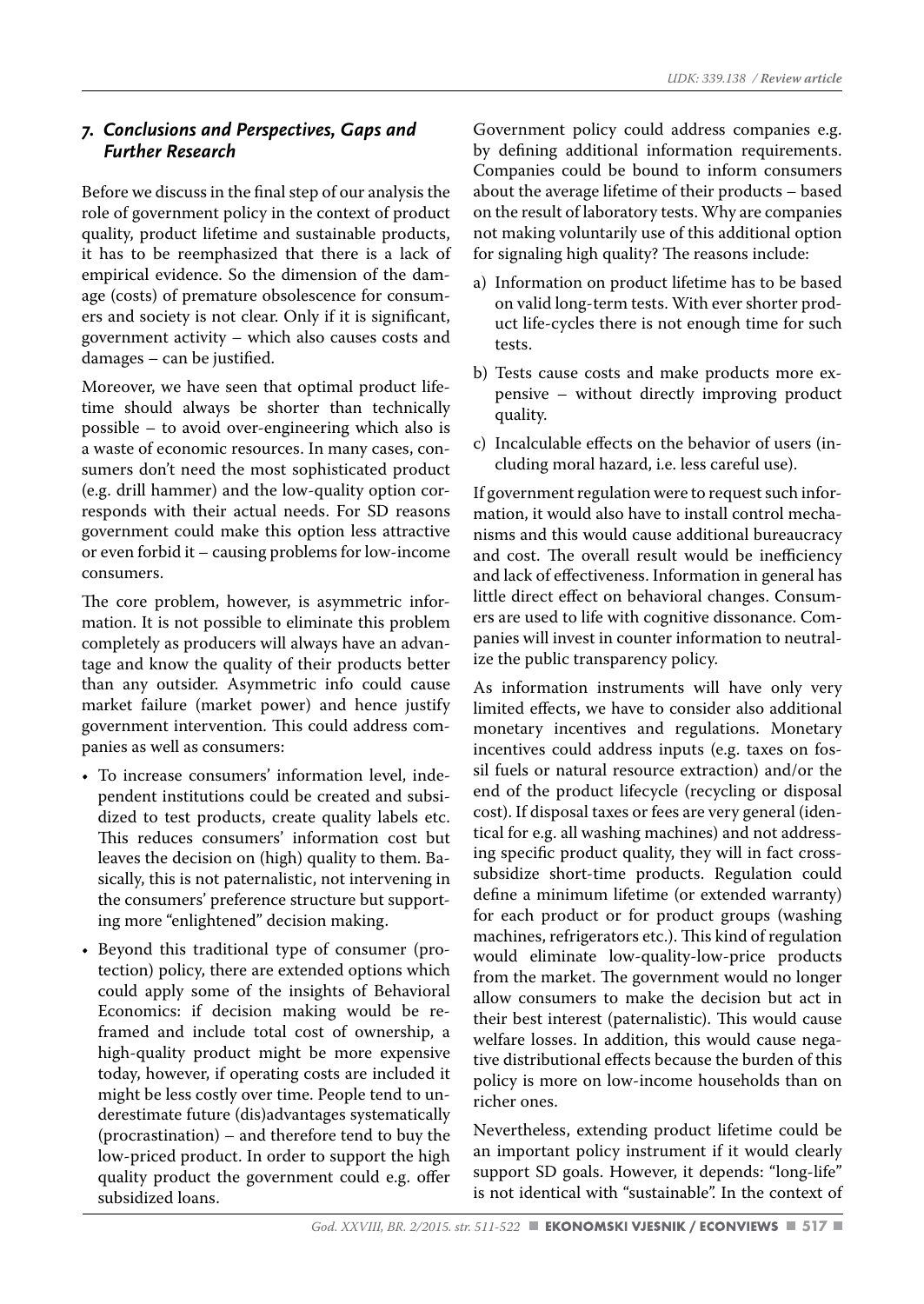a sustainability strategy, longevity is not a reliable sub-goal. Complex LCA is necessary to evaluate potential alternatives. Picking the relevant alternatives is already value driven and based on limited knowledge. What creative response will emerge if dissatisfaction with premature obsolescence becomes overwhelming cannot be predicted. It would therefore not be a good idea to focus SD policy on characteristics of the end product – unless they are really dangerous or hazardous. Rather, SD policy should focus on input factors and correct the price of these factors (internalizing of social costs). If critical input factors become more expensive, market processes will enforce a more efficient use of product – including longer lifetime.

In the next step we analyze policy options for the case that premature obsolescence is based on innovation competition – and on consumers' preference for novelty. Consumers expect, and competition drives companies to provide a steady flow of new products with improved technological features or simply perceived as more "attractive". In this case, premature obsolescence is a pure economic phenomenon; technology plays only a minor role. Some of the consequences and implications of this diagnosis would be:

- A new type of consumer policy has to cover a much broader scope – not just support market transparency for higher product quality. It has to include more fundamental aspects of consumerism, e.g. decision making stress as a consequence of the exploding number of consumption options, the dilemma of the pursuit of happiness if based on status consumption, the tyranny of (failing, malfunctioning) "things" that tend to consume lifetime.<sup>10</sup>
- The role of companies has to change significantly. In the context of the debate on CSR and sustainable company strategies, a search process has already started. Pioneers use LCA, calculate the social cost of their activities, develop new business models beyond quantitative growth (service-oriented) and encourage their customers to critically reflect their buying decisions (e.g. Patagonia's "Don't buy this jacket").
- The government should focus on correcting market prices (internalization) by Pigou-taxes e.g. on  $CO_2$ -emissions and on resource extraction. Non-sustainable products would become more expensive and this would change consumers' de-

cisions. Prices can then fulfill their indicator and rationing function. Companies will change the direction of their innovation activity. "Creative destruction" will be harnessed for eco-innovation. However, such a causal therapy faces fierce resistance from well-organized interest groups and therefore it might be necessary to rely in addition on some relatively easy-to-implement regulation measures like extended warranty time. Given the limitation of government policy, the activity of civil society organizations (CSO) becomes more important (see e.g. WBGU 2011).

To sum up, from an economic perspective we should be careful with the diagnosis of premature obsolescence. To some extent it could be quite rational and even sustainable. It reflects consumers' need and limited willingness to pay. To some extent, it is the result of asymmetric information and some companies may try to exploit consumers. However, competition is a strong counterforce and some government regulations (information, warranty) could improve market results. Under a SD perspective the answer is significantly different, especially the role of government is potentially more important. It has to change the framework conditions for decision making – and this will change the (optimal) lifetime of products. So, the obsolescence debate reemphasizes what is already well-known from the debates on environmental protection and SD.

The debate on premature obsolescence is an important one, as it also opens the gate for much broader and more fundamental questions on consumption. These have been discussed in earlier times with different emphasis (Glickman, 1999). However, a new dimension is added in the context of SD (Schneidewind, Zahrnt, 2013: If the promise of an efficiency revolution and of green growth is not materializing, there is no other option than to rethink lifestyles and consumption patterns of the rich. The ever increasing flow of new products, designed to die early will not be supported be the eco-systems of a limited planet. Sustainable consumer policy therefore has to be more than a lawyer for the affluent and has to contribute to the enlightenment of consumers in the basic Kantian sense of "Ausgang aus ihrer selbstverschuldeten Unmündigkeit" (end of self-inflicted immaturity).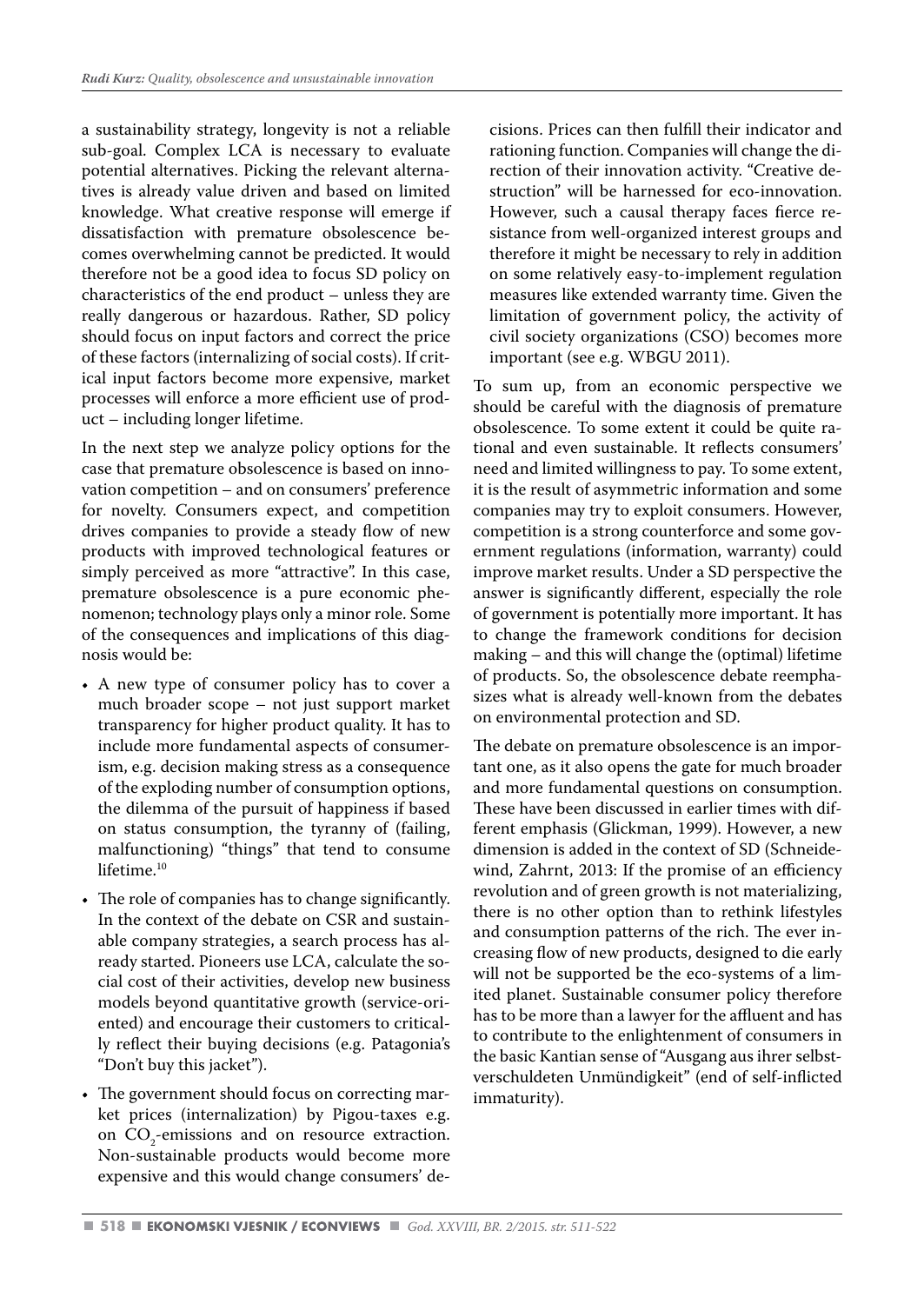For the disappointed consumer this raises a couple of unpleasant practical questions and options:

- 1. Before any purchasing decision, always check the "zero-option" first: Do you really need this new gadget (electric toothbrush etc.)?11 A household which owns 10,000 "things" faces a high probability that at any given time at least one is not functioning properly, even if each of them has a very low probability to fail. Therefore, things do not only add utility but each of them is also a potential "Zeitdieb" (thief of time), stressing your attention and your time-budget (Rosa, 2005).
- 2. Before buying, check sharing options (with your neighbors or professional service providers). Often you are interested just in using, not in permanent ownership (from drilling machines to cars).
- 3. When you want high quality (long lifetime), this normally has a higher price. However, over the lifespan it could be a good investment.
- 4. If you are victim of a product with premature obsolescence, inform and fight (in courts) with the producer/seller. Not to buy again ("exit") is a weak signal but "voice" could support learning processes more effectively. "Voice" is made easier by internet platforms like http://www.murksnein-danke.de.
- 5. If you are often a victim and think there is a systematic company policy, engage in the political process to change laws and regulations.

All of these options are time-consuming and hence costly. If high quality does not materialize as a result of spontaneous market reactions, there is no alternative to some form of private investments in overcoming the market failure.

Premature and accelerating obsolescence is also a challenge for the economic theory. First of all, investment in more empirical investigations is necessary to better understand the dimension of the problem and main causes (e.g. technical vs. economic obsolescence). Then an integrated theory of the components outlined here would be necessary with a critical view on (unsustainable) innovation and on the formation of consumers' preferences. A third field of research is the systematic analysis of efficiency and effectiveness of alternative institutional settings and instruments for reducing premature obsolescence (information requirements, regulations on minimum lifetime, subsidization of repair cafés, resource taxation etc.). Finally, if innovation activity and consumers' lifestyles change in a more sustainable direction, this will have significant impacts on economic (de-)growth which need to be analyzed. If we understand the obsolescence debate not just as addressing a minor technical problem of some irresponsible suppliers, but rather as a consequence of the core process of a market economy, further research challenges are unlimited.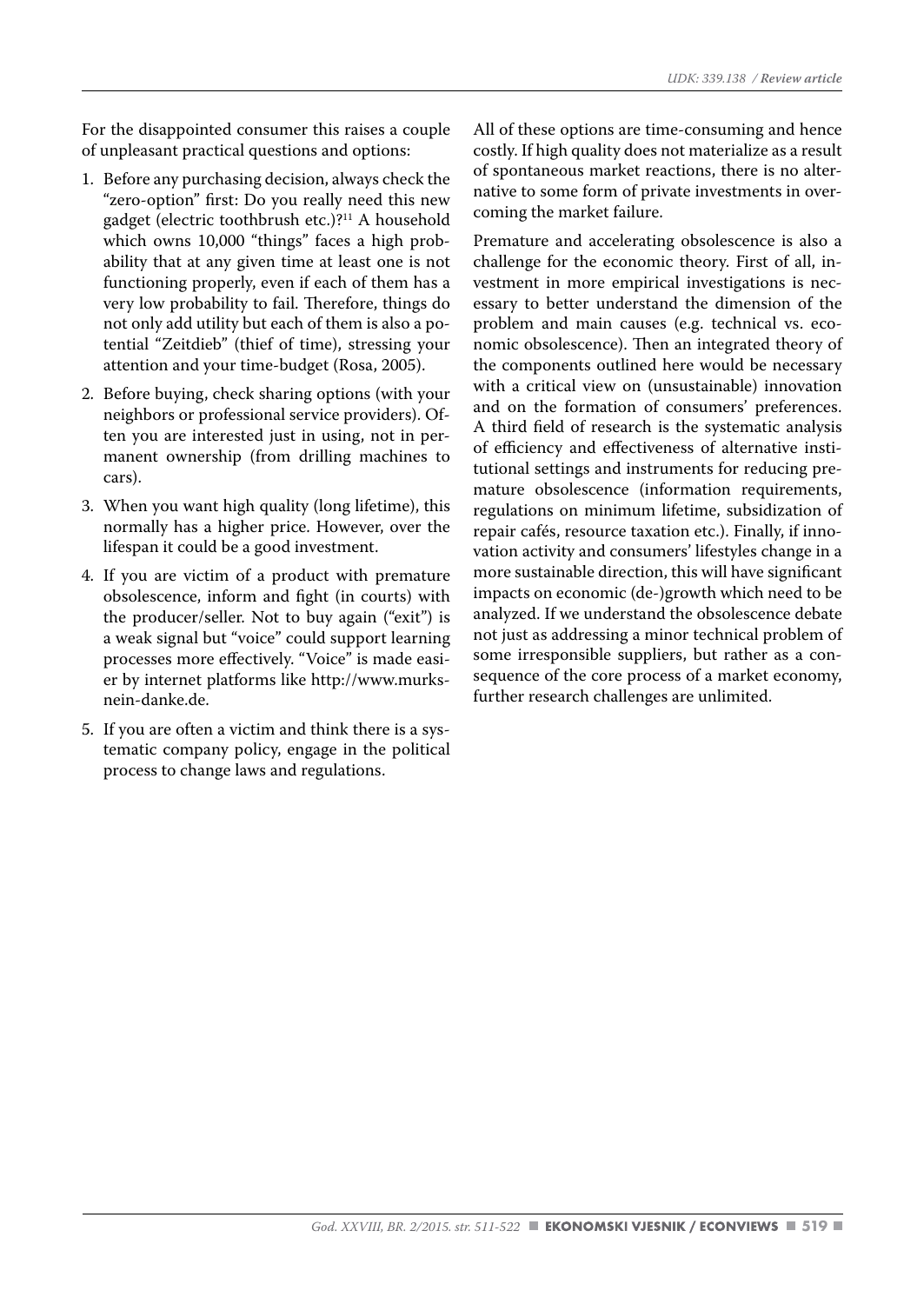#### **References**

- 1. Akerlof, G. (1970), "The Market for Lemons: Quality Uncertainty and the Market Mechanism", Quarterly Journal of Economics, Vol. 84, No. 3, pp. 488-500.
- 2. Bartels, B., Ermel, U., Sandborn, P., Pecht, M. G. (2012). Strategies to the Prediction, Mitigation and Management of Product Obsolescence. Hoboken, NJ: John Wiley & Sons.
- 3. Brundtland-Report, World Commission on Environment and Development (1987), Our Common Future, Oxford: Oxford University Press.
- 4. Bulow, J. (1986), "An Economic Theory of Planned Obsolescence", Quarterly Journal of Economics, Vol. 101, No. 4, pp. 729-750.
- 5. German Federal Government (2012), National Sustainable Development Strategy. Progress Report 2012 Nachhaltigkeitsstrategie. Fortschrittsbericht 2012, Available at: http://www.bundesregierung. de/Content/EN/StatischeSeiten/Schwerpunkte/Nachhaltigkeit/2013-10-23-progress-report-2012\_ en.html?nn=393722 (Accessed on: October 27, 2015)
- 6. Gayer, T., Parker, E. (2013). Cash for Clunkers: An Evaluation of the Car Allowance Rebate System. Washington: Brookings Institution.
- 7. Glickman, L. B. (1999). Consumer Society in American History: A Reader. Ithaca NY: Cornell University Press.
- 8. Guiltinan, J. (2009), "Creative Destruction and Destructive Creations: Environmental Ethics and Planned Obsolescence", Journal of Business Ethics, Vol. 89, No. 1, pp. 19-28.
- 9. Keynes, J. M. (1930), "Economic Possibilities for Our Grandchildren", Essays in Persuasion, pp. 358- 373.
- 10. Kurz, R. (2015), "Obsoleszenz und Nachhaltige Entwicklung aus volkswirtschaftlicher Perspektive", in Brönneke, T., Wechsler, A. (Eds.), Obsoleszenz interdisziplinär. Vorzeitiger Verschleiß aus Sicht von Wissenschaft und Praxis, Baden-Baden, Nomos, pp. 56-80.
- 11. Nieuwenhuis, P. (2014). Sustainable Automobility. Understanding the Car as a Natural System. Cheltenham UK: Edward Elgar.
- 12. Prakash, S., Stamminger, R., Oehme, I. (2015), "Faktencheck Obsoleszenz: Analyse der Lebens- und Nutzungsdauer von ausgewählte Elektro- und Elektronikgeräten", in Brönneke, T., Wechsler, A. (Eds.), Qualitätsprodukte oder geplanter Verschleiß? Baden-Baden, Nomos, pp. 83-106.
- 13. Rosa, H. (2005). Beschleunigung. Die Veränderung der Zeitstrukturen in der Moderne. Frankfurt a. M.: Suhrkamp.
- 14. Schneidewind, U., Zahrnt, A. (2013). Damit gutes Leben einfacher wird. Perspektiven einer Suffizienzpolitik. München: oekom.
- 15. Schridde, S. (2014). Murks? Nein danke! Was wir tun können, damit die Dinge besser werden. München: oekom.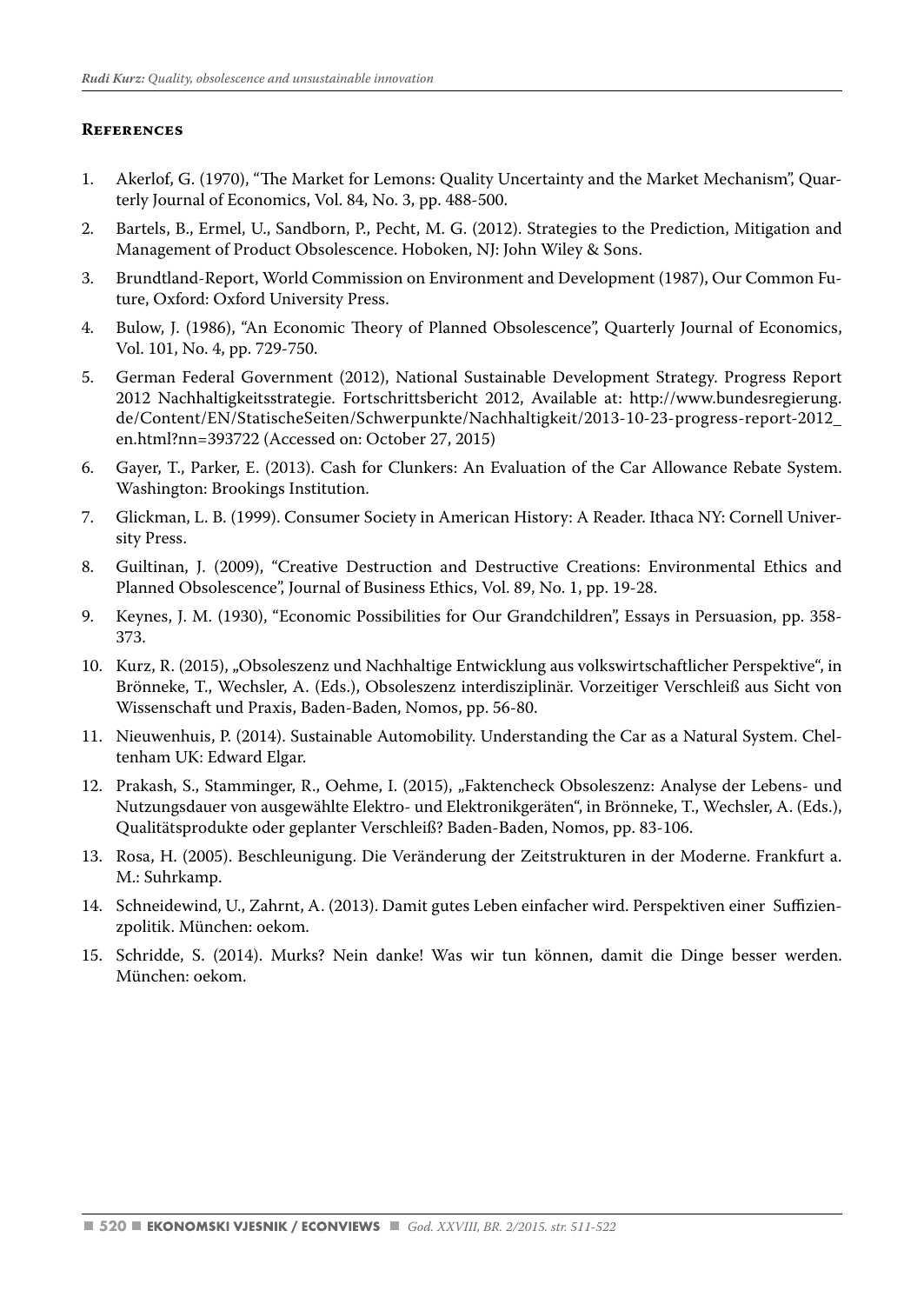- 16. Schumpeter, J. A. (1911). Theorie der wirtschaftlichen Entwicklung. 4th edition. Berlin: Duncker&Humblot.
- 17. Scitovsky, T. (1976). The Joyless Economy. New York etc.: Oxford University Press.
- 18. Skidelsky, R., Skidelsky, E. (2012). How Much Is Enough? Money and the Good Life. New York: Other Press.
- 19. Slade, G. (2006). Made to Break: Technology and Obsolescence in America. Cambridge, MA: Harvard University Press.
- 20. Varian, H. R. (2014). Intermediate Microeconomics. A Modern Approach. 9th edition. New York, London: W.W. Norton & Company.
- 21. Veblen, T. (1899). The Theory of the Leisure Class. An Economic Study of Institutions. New York: MacMillan Company.
- 22. WBGU (2011), German Advisory Council on Global Change: World in Transition, A Social Contract for Sustainability, Berlin.

#### **(Endnotes)**

- In the management literature we find some more detailed approaches to the obsolescence problem not only addressing potential (additional) revenues but also risks and costs if a critical part or component of a product fails (see e.g. Bartels et al., 2012).
- 2 See e.g. Gossen's Laws: Every additional unit has an additional benefit however this marginal benefit is declining.
- 3 The concept of innovation, "carrying out new combinations" includes product, process and organizational innovations Schumpeter (1934: 66) defines product innovation: "The introduction of a new product – that is one with which consumers are not yet familiar – or of a new quality of a good." In a competitive economy "new combinations mean the competitive elimination of the old." (Schumpeter, 1934: 67).
- 4 A broad literature addresses the question whether ethical responsibility of entrepreneurial individuals and companies could moderate and modify the systems dynamic (see e.g. Guiltinan, 2009).
- 5 Even if one company would plan a long product lifetime (e.g. for black and white TVs), competition from innovators (color TV) would destroy this individual plan.
- Keynes (1930) formulated the idea that with a given consumption level it would be possible to reduce weekly work to just 15 hours within a century – if all productivity increases are used for reducing working hours instead of increasing income (and consumption).
- 7 Example: An aluminium coach for a car has more negative environmental effects than a conventional steel car body in the production process. However, during the consumption period it is more fuel efficient because the cars have less weight. Aluminium is more sustainable only if the car has a longer lifetime respectively is driven more kilometers.
- 8 Product innovation is the driver; process innovation (higher efficiency, lower costs) is supportive for diffusion. If product innovation (related with high resource consumption) becomes dominating, it will tend to overcompensate the (resource-)efficiency gains in the production process. "Innovation" than contradicts "SD" – type and direction of innovation has to be changed.
- 9 As long as material and disposal costs are low, but labor costs are high, labor-intensive repair activity is not an attractive option.
- 10 The popular debate on premature obsolescence to some extent is just a reflection of the general overburdening of (abundant) consumers. Conventional consumer policy cannot "cure" this disease. Instead of support for fulfilling given consumer preferences, analysis and debate on the creation of preferences is necessary.
- 11 In some cases companies provide support: "Don't buy this jacket" (http://www.patagonia. com/email/11/112811.html).